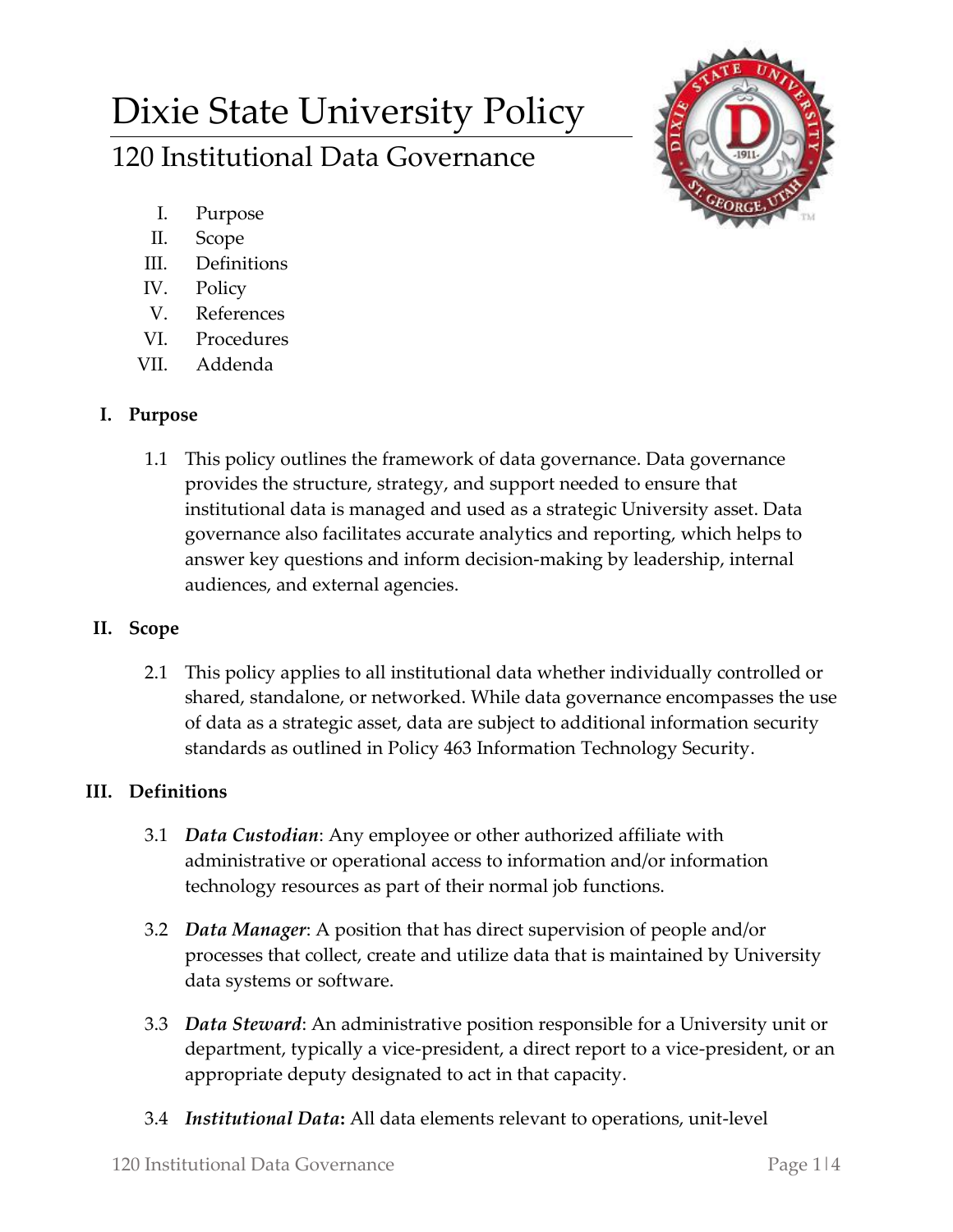planning and management of any unit, data that are reported or used in official University reports, and data that resides in or is generated as a result of utilizing enterprise transactional systems.

## **IV. Policy**

- 4.1 To support informed decision-making, institutional data must be seen as an asset—useful, valuable, and of quality. Data governance strategy will focus on multiple areas, including data usage, data quality, data integrity, and data documentation and definitions.
	- 4.1.1 Data quality guidance on the accuracy, availability, data standards, and the intended use of the data.
	- 4.1.2 Data integrity assurance of the consistency of the data over time.
	- 4.1.3 Data usage direction on the purpose and intended use of the data, including distribution and misuse.
	- 4.1.4 Data documentation and definitions Information about how and where the data is stored, and descriptions of the data for those who may be unfamiliar with it.
- 4.2 Data governance is owned by the Office of Institutional Effectiveness. Executive leadership is provided by the Executive Director of Institutional Effectiveness. Administration, program design, and development are under the auspices of the Director of Institutional Data Governance.
- 4.3 Data Governance Structure
	- 4.3.1 The Institutional Data Governance (IDG) Committee
		- 4.3.1.1 The Institutional Data Governance (IDG) Committee is responsible for enhancing institutional data governance by setting objectives and approving accompanying project plans, ensuring project resources are available and adequate to meet established timelines, and communicating data governance strategy across campus. They oversee the activities of the Data Governance Working Group and approve subcommittees and adhoc committees of the Data Governance Working Group as necessary.
		- 4.3.1.2 The Data Governance Committee is chaired by the Executive Director of Institutional Effectiveness and is comprised of the Director of Institutional Data Governance, the Director of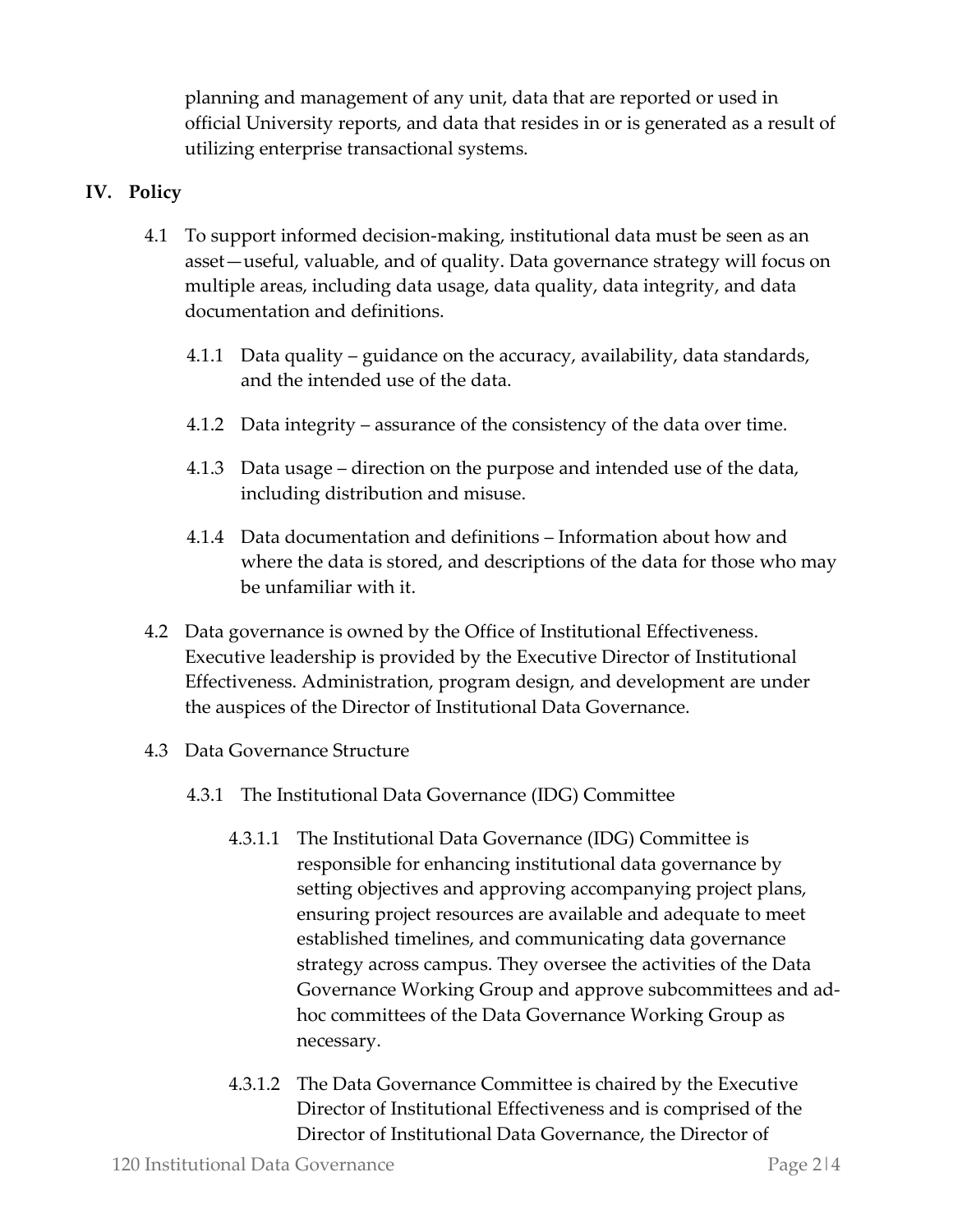Strategic Analytics, the Data System Managers (see 4.3.4), and the Chief Information Officer.

- 4.3.2 The Data Governance Working Group
	- 4.3.2.1 The Data Governance Working Group is a subcommittee of the Institutional Data Governance Committee. They are responsible for establishing project plans and proposing subcommittees and ad-hoc committees to meet the objectives set by the IDG Committee. Within their own area of leadership, they will assist in documenting and institutionalizing data processes, identifying and executing necessary process improvements, creating metadata documentation, verifying and approving curated data sources, and creating processes for data quality assurance (e.g. missing data, data consistency).
	- 4.3.2.2 The Data Governance Working Group is chaired by the Director of Institutional Data Governance and is comprised of the Data Governance and Reporting Analyst, the Data Managers, and the Director of Administrative Computing.
- 4.3.3 Subcommittees and Ad-hoc Committees
	- 4.3.3.1 A Subcommittee is a standing committee approved by the IDG Committee to help the Data Governance Working Group accomplish the objectives set by the IDG Committee. Subcommittees will be reviewed and evaluated each year by the IDG Committee.
	- 4.3.3.2 An Ad-hoc Committee is a short-term committee approved by the IDG Committee to help the Data Governance Working Group accomplish the action plans set by the IDG Committee. They will likely be process-based and will help document current processes, evaluate efficiency, assess data quality and integrity, identify and execute necessary process improvements, and formalize and document the institutional process.
- 4.3.4 Data Systems and Managers as outlined below are covered by this policy. As new data systems/software are identified, they will be added with named Managers.
	- 4.3.4.1 Banner Student Registrar
	- 4.3.4.2 Banner Financial Aid Executive Director of Financial Aid